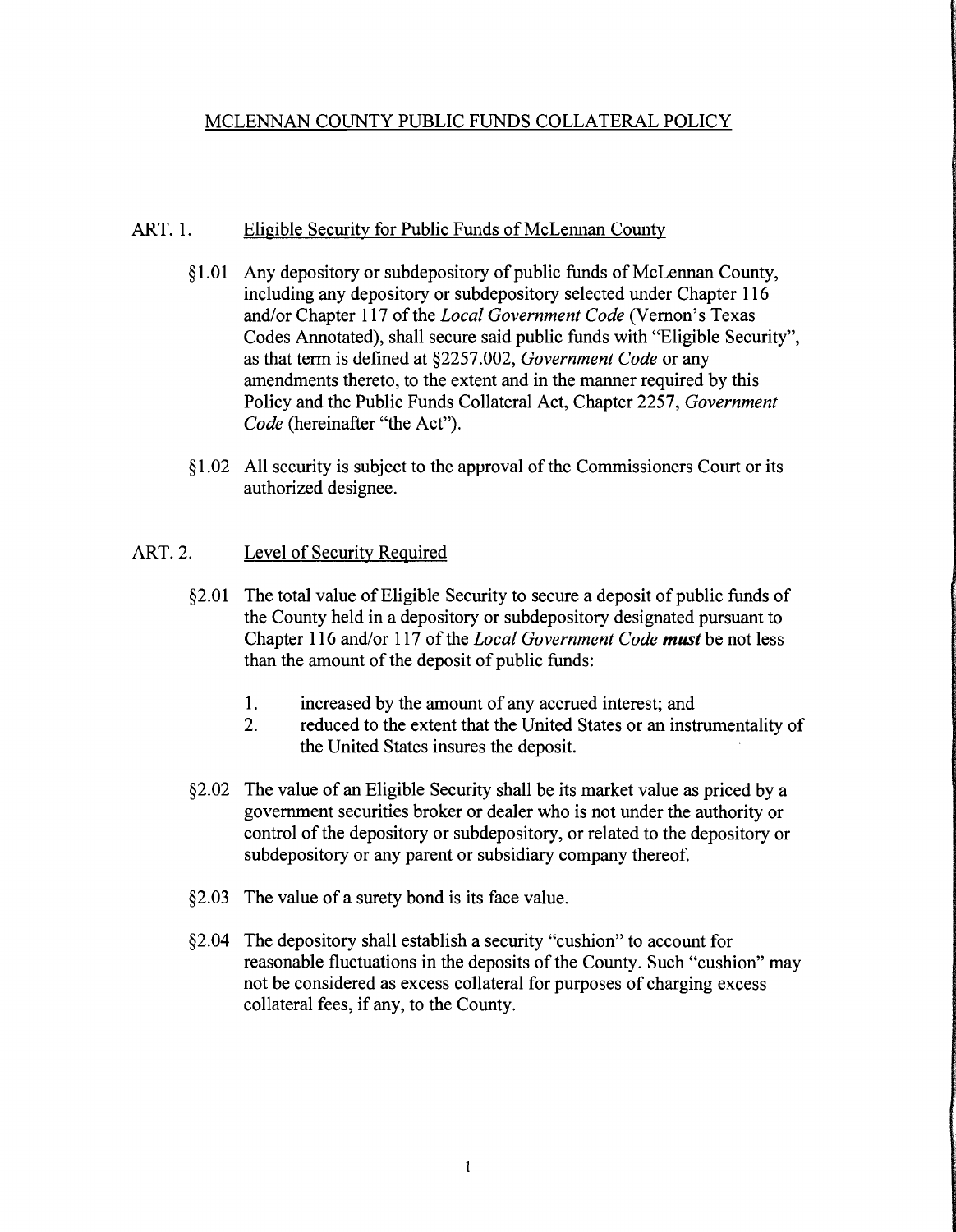### ART. 3. Custody/Safekeeping of Collateral

- §3.01 Security/collateral for public funds will NOT be held by the depository or subdepository, and any depository agreement for public funds of the County must specify a custodian or trustee of the security.
- §3.02 The custodian or trustee must be approved by the Commissioners Court and must be a bank or trust company authorized under  $\S2257.041(d)$  of the *Government Code,* or amendments thereto.
- §3.03 A written agreement shall be maintained with regard to the custody/safekeeping of the security between the County and the custodian/trustee. The standard Application for Safekeeping Account with the Federal Reserve Bank of Dallas shall be acceptable as a written memorandum of a safekeeping arrangement with the Federal Reserve Bank.
- §3.04 The safekeeping agent or custodian will be required to provide confirmation of the receipt of the collateral/safekeeping/trust receipts.
- §3.05 The interest of the County in the collateral shall be secured and perfected in accordance with law.
- §3.06 The Depository Agreement containing the agreement between the Depository and the County with regard to collateral must be approved by the Depository's Board of Directors or Loan Committee.

### ART. 4. Substitution of Collateral

- §4.01 Ifprovided for in a depository contract approved by the Commissioner's Court, the depository may be allowed to substitute for anyone or more Eligible Securities other Eligible Securities of at least the same total market value, and of the character authorized by this Policy and the Act.
- §4.02 The procedure to be followed shall comply with any operational procedures/requirements of the custodian/trustee if the custodian/trustee is a government institution or agency, or is a Federal Reserve Bank. The procedure must comply with the requirements of section 116.082 of the *Local Government Code.*
- §4.03 Only persons authorized by the Commissioners Court may be signatories on any substitution documents, or on any pledge signature authorization forms.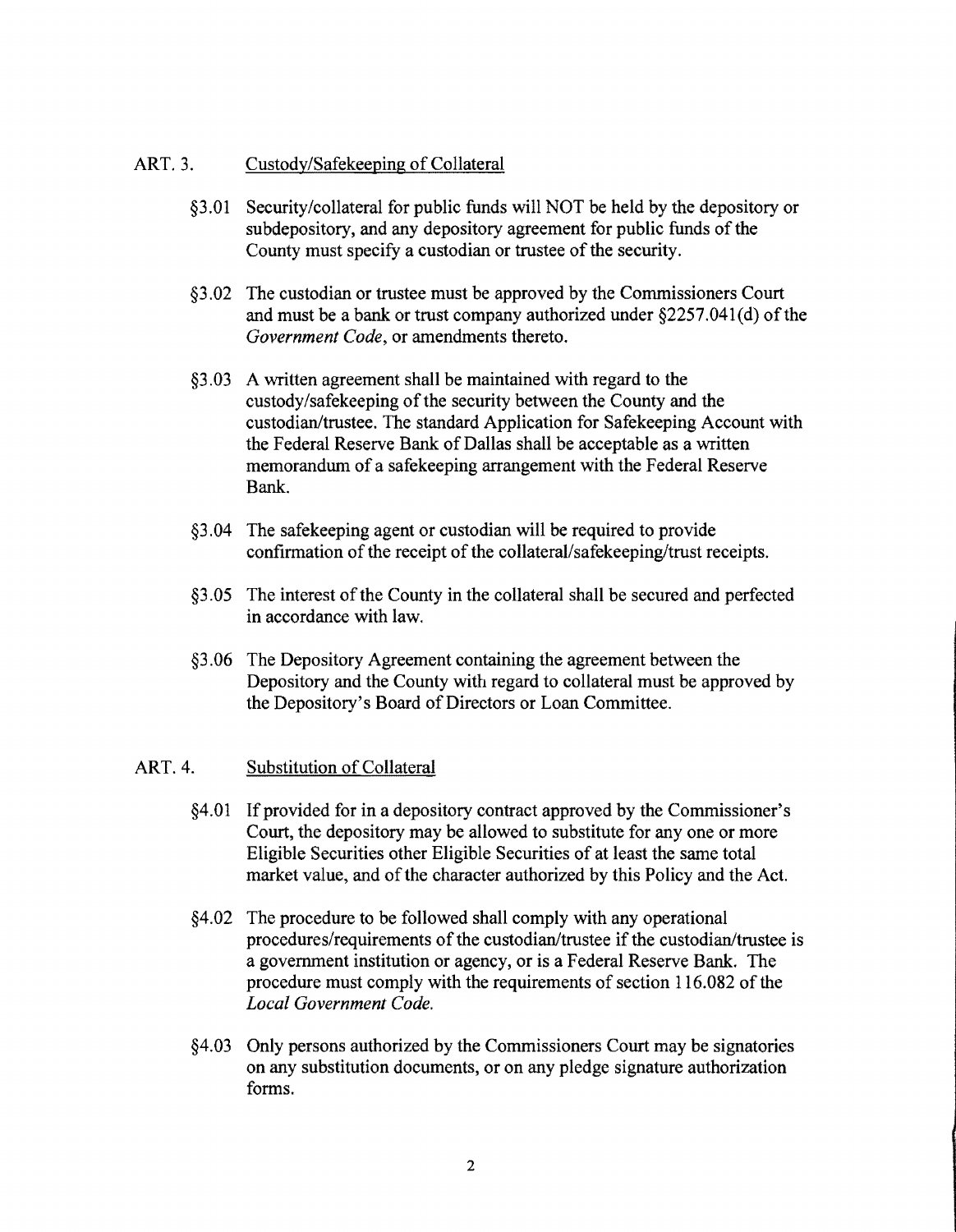§4.04 Notwithstanding anything herein to the contrary, the aggregate market value of all collateral pledged as security for public funds of the County by a depository or subdepository shall be at least equal to the amount of collateral required by this Policy and the Act.

## ART. 5. Release of Collateral

- §5.01 Any depository agreement shall provide for a procedure for the release of the collateral when the depository relationship terminates, the depository has properly paid out or transferred all deposits of the County in accordance with the directives of the County, and no liabilities of the depository to the County remain. This procedure shall be subject to approval by the Commissioner's Court of the depository agreement, and must be acceptable to the County Treasurer and the County Auditor.
- §5.02 The depository agreement may provide for the release of collateral substituted for in accordance with Article 4, and the release may be given where:
	- a. the collateral to be substituted for the collateral to be released is already in the possession of the custodian/trustee;
	- b. the depository has requested the release from the County or its designee in a writing which; identifies the collateral to be released, identifies the collateral to be substituted therefor, states the current verified market value of each set of collateral, attests that the collateral to be substituted has been delivered to the custodian/trustee, and contains such other information which may be expressly required by the County Treasurer or County Auditor;
	- c. the release will not result in the level of collateral dropping below the level required to secure public funds hereunder and under the Act; and
	- d. the collateral to be taken in substitution is made up completely of Eligible Security under this policy and the Act.
- §5.03 The procedure to be followed shall comply with any operational procedures/requirements of the custodian/trustee if the custodian/trustee is a government institution or agency, or is a Federal Reserve Bank. The procedure must comply with the requirements of section 116.083 of the *Local Government Code.*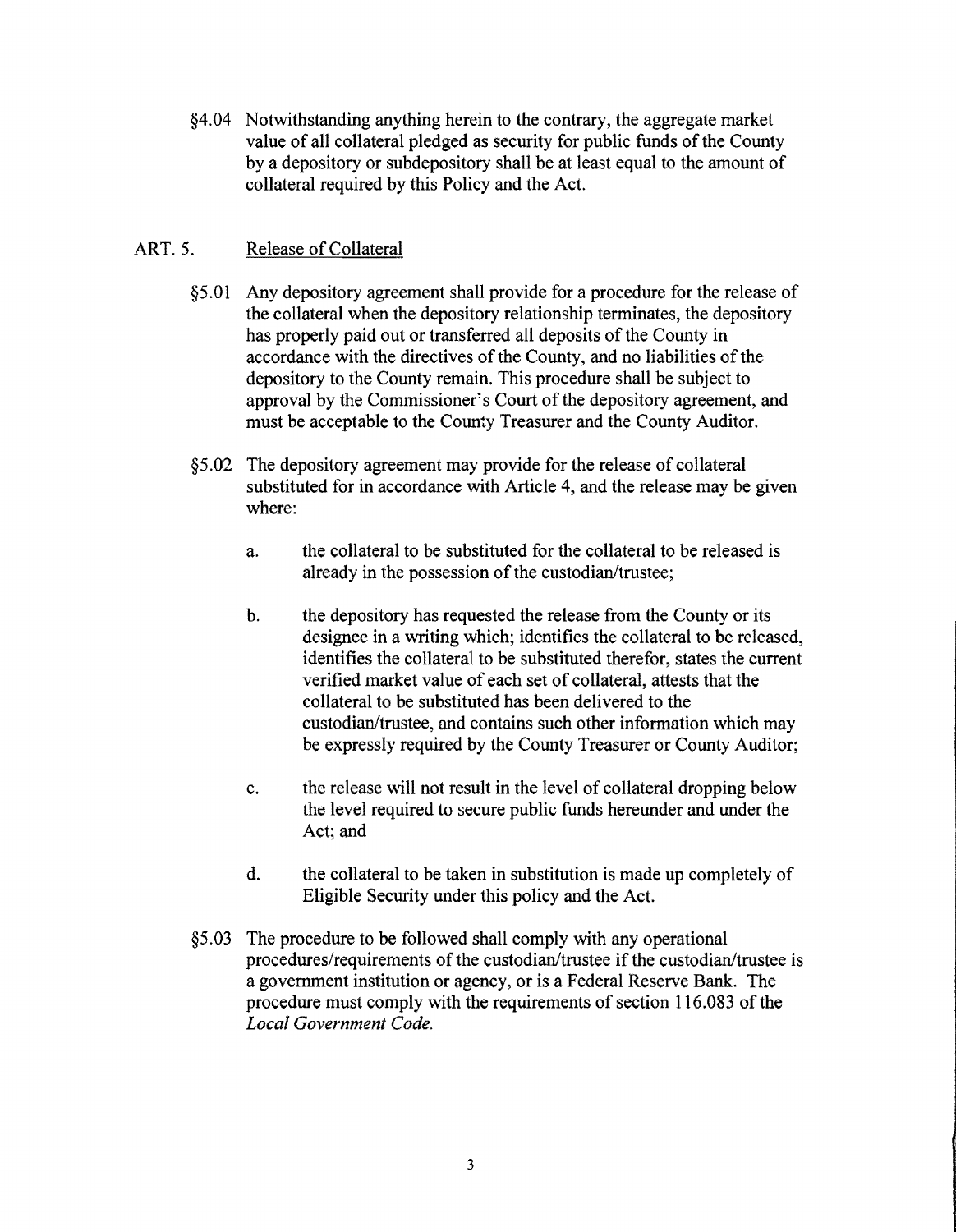§5.04 Only persons authorized by the Commissioners Court may be signatories on any release documents, or on any pledge signature authorization forms.

### ART. 6. Recordkeeping and Reporting

- §6.01 The depository must maintain at a minimum the records required by §2257.025 of the *Government Code*.
- §6.02 The depository must also maintain such other records required by the depository agreement and/or the County Treasurer.
- §6.03 All records of the depository with regard to the collateral securing County funds must be made available for examination by the County or its designee or agent at any reasonable time.
- §6.04 The depository agreement must provide for at least monthly collateral reports to the County by the depository showing the collateral securing deposits of the County and the value thereof as of the last business day of the month. Said reports shall be provided by the depository to the County Treasurer.
- §6.05 The County Treasurer shall provide a detailed Collateral Report to Commissioners' Court within 1 month following the end of each monthly reporting period. The Collateral Report must contain a detailed description of securities pledged. The description will include at a minimum, the Security Name, Cusip Number, Maturity Date, Rate of Return, Par Value, Market Value at the end of the monthly reporting period and Effective Date. The total amount of deposits for the last day of the monthly reporting period will be provided.

Commissioners' Court will either approve the collateral in the report or require corrective action in accordance with the depository agreement.

- ART. 7. Investment Made Ineligible Regardless of Eligibility under Article 1, the Act, or Chapter 116 of the Local Government Code
	- $§7.01$  Notwithstanding the provisions of Article 1 above, and regardless of whether "eligible" under the Act or Chapter 116 of the *Local Government Code,* the following are not Eligible Security to serve as collateral for County funds although they might be technically "eligible" under the Act and/or Chapter 116: